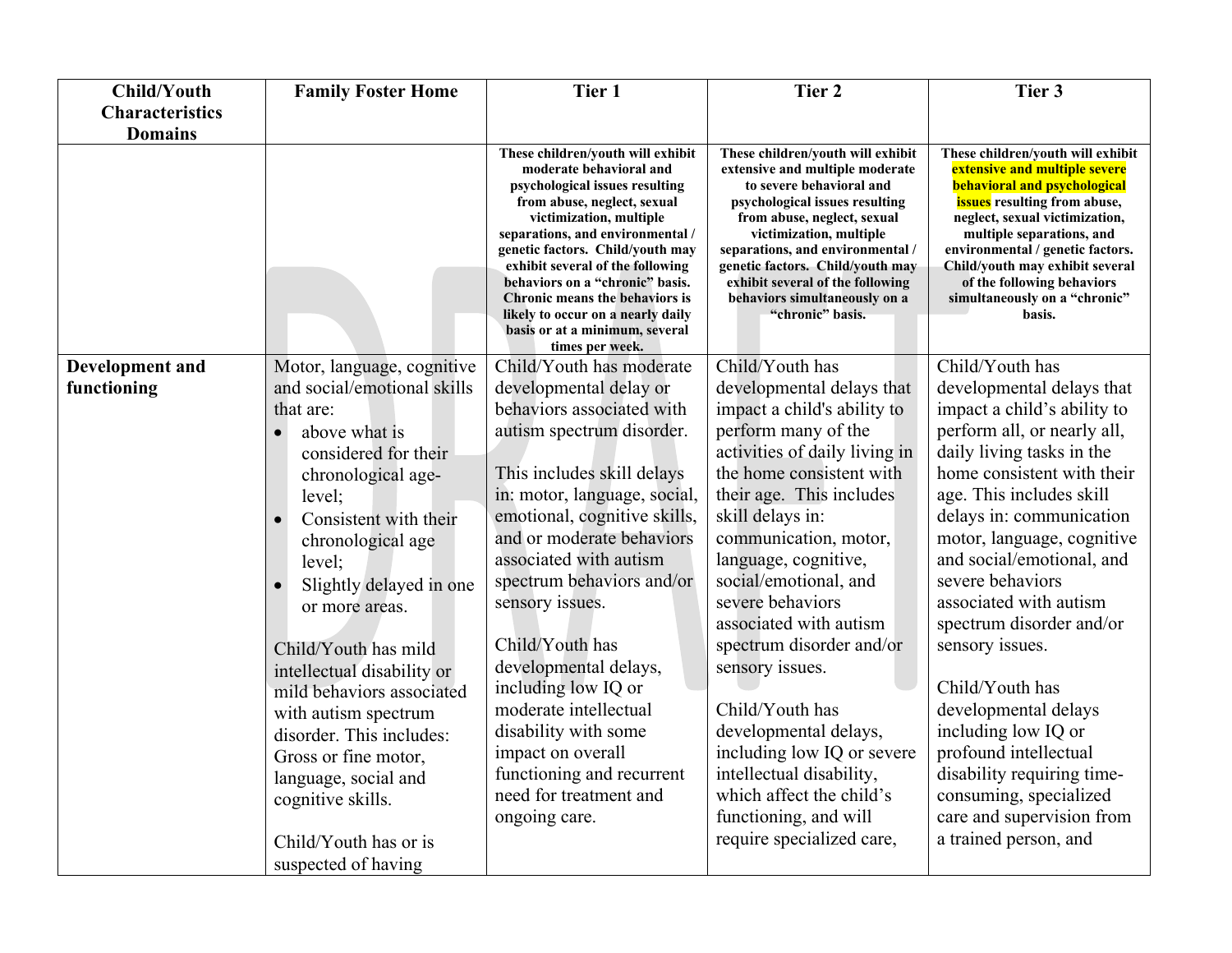|                                                                              | developmental delays or<br>intellectual disability that<br>requires some testing,<br>treatment, or care<br>considerations, but<br>otherwise child is stable. |                                                                                                                      | and/or regular therapeutic<br>visits.                                                                                                            | ongoing, frequent<br>professional oversight.                                                                                                     |
|------------------------------------------------------------------------------|--------------------------------------------------------------------------------------------------------------------------------------------------------------|----------------------------------------------------------------------------------------------------------------------|--------------------------------------------------------------------------------------------------------------------------------------------------|--------------------------------------------------------------------------------------------------------------------------------------------------|
| <b>Education</b><br>(Child/Youth at any level                                | Is working at or above<br>appropriate grade level or<br>making progress on their                                                                             | Is working below grade<br>level in at least one<br>academic subject and/or                                           | Is working below grade<br>level in more than half of<br>academic subject areas                                                                   | Is working below grade<br>level in nearly all or all<br>academic subject areas                                                                   |
| may have one of the<br>thirteen disabilities under<br>IDEA or any disability | IEP with assistance from<br>parental figure.                                                                                                                 | does not meet expectations<br>of their IEP.                                                                          | and/or does not meet<br>expectations of their IEP.                                                                                               | and/or does not meet<br>expectations of their IEP.                                                                                               |
| under Section 504 of the<br>Rehabilitation Act of                            | May be working below<br>appropriate grade level in a                                                                                                         | Child/Youth is still not<br>meeting educational goals,                                                               | Child/Youth has multiple<br>needs and does not benefit                                                                                           | Child/Youth has multiple<br>needs and does not benefit                                                                                           |
| 1973.)                                                                       | few subject areas or<br>require minor interventions<br>and supports.                                                                                         | but the child benefits from<br>classroom learning.<br>Child/Youth requires                                           | from regular classroom<br>learning.                                                                                                              | from regular classroom<br>learning.                                                                                                              |
|                                                                              | School grades average or<br>above, good attendance<br>record, has positive<br>experience in school,<br>excellent behavior, good                              | foster parent academic<br>intervention.<br>Frequently has problems<br>accepting school rules or<br>discipline and/or | Child/Youth may need<br>intervention strategies that<br>may not be met in a school<br>setting such as alternative<br>school or home instruction. | Child/Youth may need<br>intervention strategies that<br>may not be met in a school<br>setting such as alternative<br>school or home instruction. |
|                                                                              | peer relationships at school                                                                                                                                 | attendance.                                                                                                          | Disruptive behaviors in<br>school that require outside<br>intervention; grades<br>unsatisfactory.                                                | School attendance is poor,<br>grades poor and near<br>failing, constant worry for<br>teachers and/ or family/<br>caregiver.                      |
| <b>Identity</b>                                                              | Reflects a strong sense of                                                                                                                                   | Reflects an identity that is                                                                                         | Reflects identity issues                                                                                                                         | Reflects identity issues or                                                                                                                      |
| (The child or youth's                                                        | identity and demonstrates                                                                                                                                    | atypical for their age,                                                                                              | that contribute to self-                                                                                                                         | absence of an identity that                                                                                                                      |
| identity can be in relation                                                  | an overall positive self-                                                                                                                                    | adversely affecting their                                                                                            | destructive behaviors,                                                                                                                           | contributes to self-                                                                                                                             |
| to a number of factors                                                       | image. They can talk about                                                                                                                                   | interest in developing                                                                                               | relationships, or social                                                                                                                         | destructive behaviors,                                                                                                                           |
| including sense of self,                                                     | their connection and                                                                                                                                         | familiarity with cultural                                                                                            | behaviors that damage or                                                                                                                         | relationships, or social                                                                                                                         |
| race, religion, ethnicity,<br>geography, sexual                              | familiarity with their<br>cultural customs and                                                                                                               | customs or practices, and                                                                                            | disengage relationships.<br>May result in self-harm.                                                                                             | behaviors that damage or<br>disengage relationships.                                                                                             |
|                                                                              |                                                                                                                                                              |                                                                                                                      |                                                                                                                                                  |                                                                                                                                                  |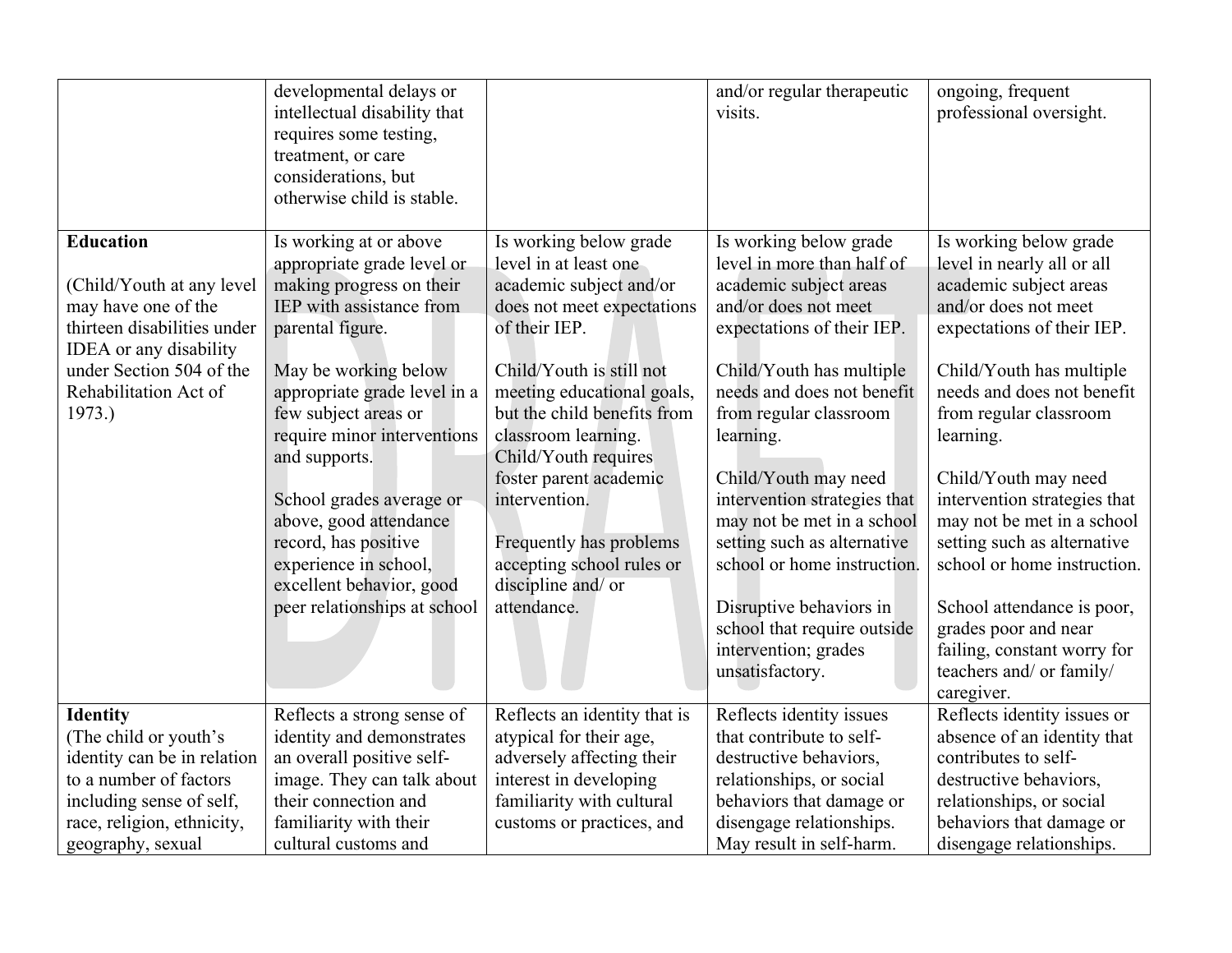| orientation, gender<br>identity and expression.) | practices. Socializing with<br>others connected with the<br>community is a source of<br>comfort and strength.                                                                                                                                                                                                                                                                                                                                                                                                                                                                                                                                   | with others connected with<br>their community.                                                                                                                                                                                                                                                                                                                                                                                                                                                                                                                                                                              |                                                                                                                                                                                                                                                                                                                                                                                                                                                                                                                                                                                                                                                                             | Often times, results in self-<br>harm.                                                                                                                                                                                                                                                                                                                                                                                                                                                                                                                                                                                   |
|--------------------------------------------------|-------------------------------------------------------------------------------------------------------------------------------------------------------------------------------------------------------------------------------------------------------------------------------------------------------------------------------------------------------------------------------------------------------------------------------------------------------------------------------------------------------------------------------------------------------------------------------------------------------------------------------------------------|-----------------------------------------------------------------------------------------------------------------------------------------------------------------------------------------------------------------------------------------------------------------------------------------------------------------------------------------------------------------------------------------------------------------------------------------------------------------------------------------------------------------------------------------------------------------------------------------------------------------------------|-----------------------------------------------------------------------------------------------------------------------------------------------------------------------------------------------------------------------------------------------------------------------------------------------------------------------------------------------------------------------------------------------------------------------------------------------------------------------------------------------------------------------------------------------------------------------------------------------------------------------------------------------------------------------------|--------------------------------------------------------------------------------------------------------------------------------------------------------------------------------------------------------------------------------------------------------------------------------------------------------------------------------------------------------------------------------------------------------------------------------------------------------------------------------------------------------------------------------------------------------------------------------------------------------------------------|
| <b>Behavioral/Mental</b><br><b>Health</b>        | Overall emotional/coping<br>skills are within normal<br>range and generally has<br>positive behavior in<br>dealing with crises and<br>trauma, disappointment,<br>and daily challenges.<br>Child/Youth is able to<br>develop and maintain<br>healthy relationships.<br>Child/Youth is able to<br>identify the need for, seek<br>and accept guidance.<br>Child/Youth may receive<br>therapy based on<br>separation and not due to<br>behavioral health needs.<br>Child/Youth may have<br>occasional difficulties in<br>coping with situational<br>stress, crisis or problems<br>that impair their<br>functioning in home, at<br>school, or in the | Displays an established<br>history of the following:<br>One or more areas of daily<br>functioning is currently<br>mildly impaired due to<br>chronic/severe mental<br>health symptoms or<br>behaviors that are a risk to<br>self or others.<br>Child/Youth has mild<br>mental health needs<br>managed through<br>medication and/or therapy,<br>if needed. Child/Youth has<br>the ability to correct or<br>self-regulate behaviors.<br>Child/Youth may often<br>have difficulties in coping<br>with situational stress,<br>crisis or problems that<br>impair their functioning in<br>home, at school, or in the<br>community. | Displays the following<br>behaviors currently:<br>The majority of areas of<br>functioning are currently<br>moderately impaired due<br>to history of chronic or<br>severe mental health<br>symptoms or behaviors<br>that have been risk to self<br>or others, such as runaway,<br>fire-setting, suicidal (life-<br>threatening), or violent<br>behavior towards people<br>and/or animals.<br>Child/Youth may have<br>moderate to severe mental<br>health needs managed<br>through medication and/or<br>therapy, if needed.<br>Child/Youth significantly<br>struggles regularly to cope<br>with situational stress,<br>crisis or problems that<br>impair their functioning in | Displays the following<br>behaviors currently:<br>All areas of functioning<br>are currently severely<br>impaired due to<br>chronic/severe mental<br>health symptoms or<br>behaviors that are a risk to<br>self or others, such as<br>runaway, fire-setting,<br>suicidal (life-threatening),<br>or violent behavior<br>towards people and/or<br>animals.<br>Child/Youth has severe<br>mental health needs<br>managed through<br>medication and/or therapy.<br>Child/Youth has the<br>inability to cope with<br>situational stress, crisis or<br>problems without routine<br>interventions which<br>impairs functioning in |
|                                                  | community.                                                                                                                                                                                                                                                                                                                                                                                                                                                                                                                                                                                                                                      |                                                                                                                                                                                                                                                                                                                                                                                                                                                                                                                                                                                                                             | home, at school, or in the<br>community.                                                                                                                                                                                                                                                                                                                                                                                                                                                                                                                                                                                                                                    | home, at school, or in the<br>community.                                                                                                                                                                                                                                                                                                                                                                                                                                                                                                                                                                                 |
| <b>Physical Health</b>                           | Demonstrates general good<br>health and has no known                                                                                                                                                                                                                                                                                                                                                                                                                                                                                                                                                                                            | Has a serious health<br>condition, illness, or                                                                                                                                                                                                                                                                                                                                                                                                                                                                                                                                                                              | Has a serious health<br>condition, illness or                                                                                                                                                                                                                                                                                                                                                                                                                                                                                                                                                                                                                               | Has a serious health<br>condition, illness or                                                                                                                                                                                                                                                                                                                                                                                                                                                                                                                                                                            |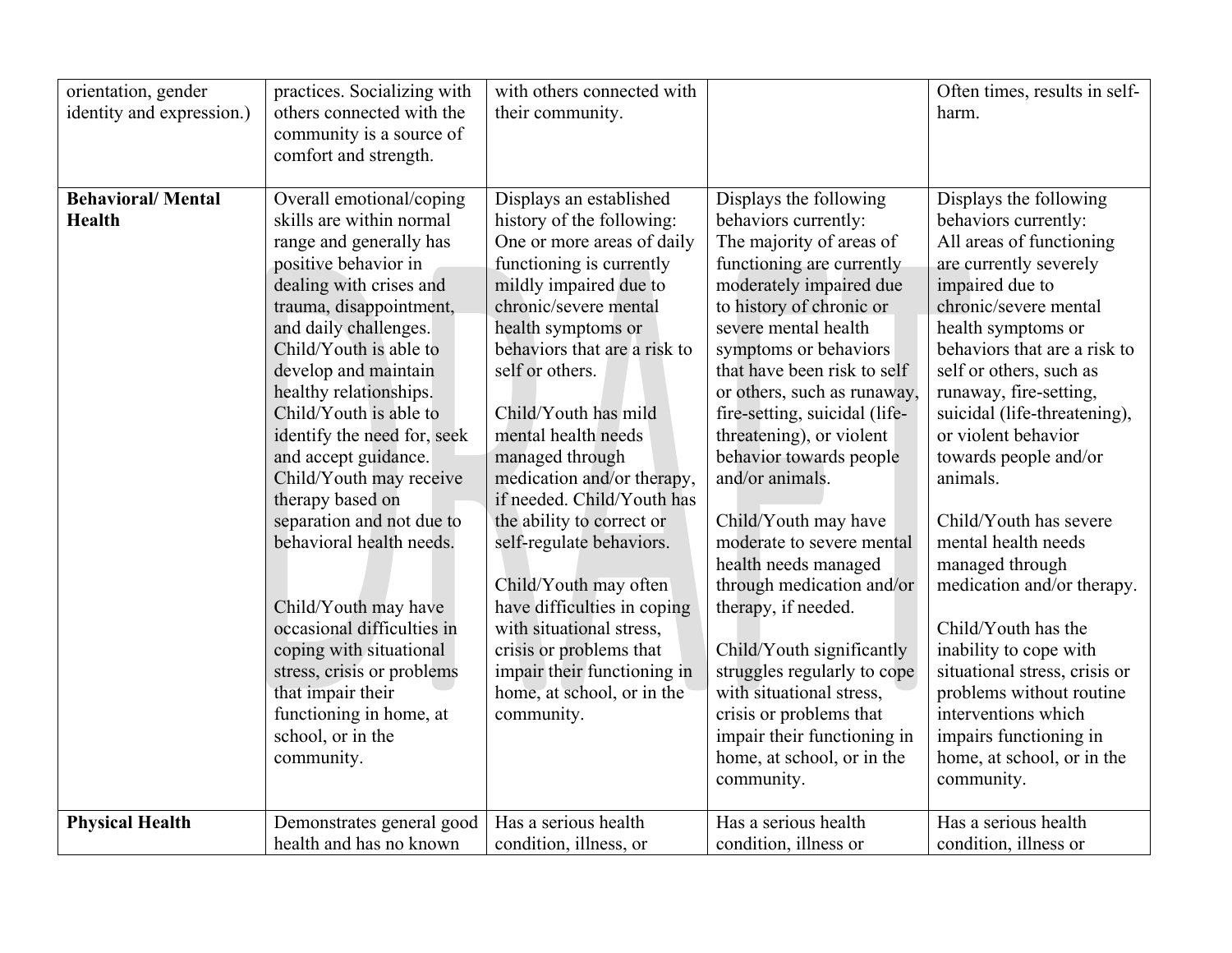| If extensive medical      | or minor health care needs    | disability that occasionally | disability that moderately   | disability that severely     |
|---------------------------|-------------------------------|------------------------------|------------------------------|------------------------------|
| needs are unable to be    | that do not limit activities. | limits their daily           | limits their daily           | limits their daily           |
| safely cared for in a     | Receives medical care as      | functioning. The condition   | functioning. The condition   | functioning. The condition   |
| specialized home, the     | needed for health care        | requires professional        | requires professional        | requires professional        |
| child/youth will require  | needs, injuries, and          | monitoring and medical       | monitoring and extensive     | monitoring and extensive     |
| placement in a            | preventative                  | services. Care is provided   | medical services, and care   | medical services, and care   |
| medically-fragile         | medical/dental/vision care,   | by a professional and/or     | is provided by a             | is provided by a             |
| licensed home.            | including immunizations.      | caregiver who has received   | professional and/or          | professional and/or          |
| Child/Youth would be      | Has a chronic condition,      | moderate instruction.        | caregiver who has received   | caregiver who has received   |
| completely reliant on     | illness and/or physical       |                              | substantial instruction.     | substantial instruction.     |
| professional monitoring   | disability that limits some   |                              | Child/Youth may be           | Child/Youth may be           |
| and extensive medical     | activities and causes         |                              | reliant on professional      | reliant on professional      |
| services for the majority | minimal impact to the         |                              | monitoring and extensive     | monitoring and extensive     |
| of the day.               | home. A condition             |                              | medical services for part of | medical services for part of |
|                           | requires regular              |                              | the day.                     | the day.                     |
|                           | professional medical          |                              |                              |                              |
|                           | services, professional and    |                              |                              |                              |
|                           | routine interventions that    |                              |                              |                              |
|                           | may be provided by            |                              |                              |                              |
|                           | caregiver after minimal       |                              |                              |                              |
|                           | instruction. May have         |                              |                              |                              |
|                           | behaviors similar to those    |                              |                              |                              |
|                           | listed in the BH domain,      |                              |                              |                              |
|                           | but these behaviors may be    |                              |                              |                              |
|                           | due to a medical issue.       |                              |                              |                              |
| <b>Substance Use</b>      | Child/Youth does not          | Child/Youth may have         | Child/Youth may have         | Chronic alcohol or other     |
|                           | currently use alcohol or      | current or history of        | current or history of        | drug use results in severe   |
|                           | other drugs and avoids        | substance use issues that    | moderate substance use       | disruption of functioning,   |
|                           | peer/social activities        | required/requires            | issues that                  | such as a loss of            |
|                           | involving drugs and           | intervention and causes or   | required/requires medical    | relationships, job, school   |
|                           | alcohol or chooses not to     | has caused social            | intervention or treatment    | suspension/expulsion,        |
|                           | use substances despite peer   | disruption in the            | and causes or has caused     | problems with the law,       |
|                           | pressure/opportunities to     | community, school, work,     | social disruption in the     | and/or physical harm to      |
|                           | do so.                        | family, or home.             | community, school, work,     | self or others. Use requires |
|                           |                               |                              | family, or home.             | medical                      |
|                           |                               |                              |                              | intervention/treatment as    |
|                           |                               |                              |                              | substance use/abuse is still |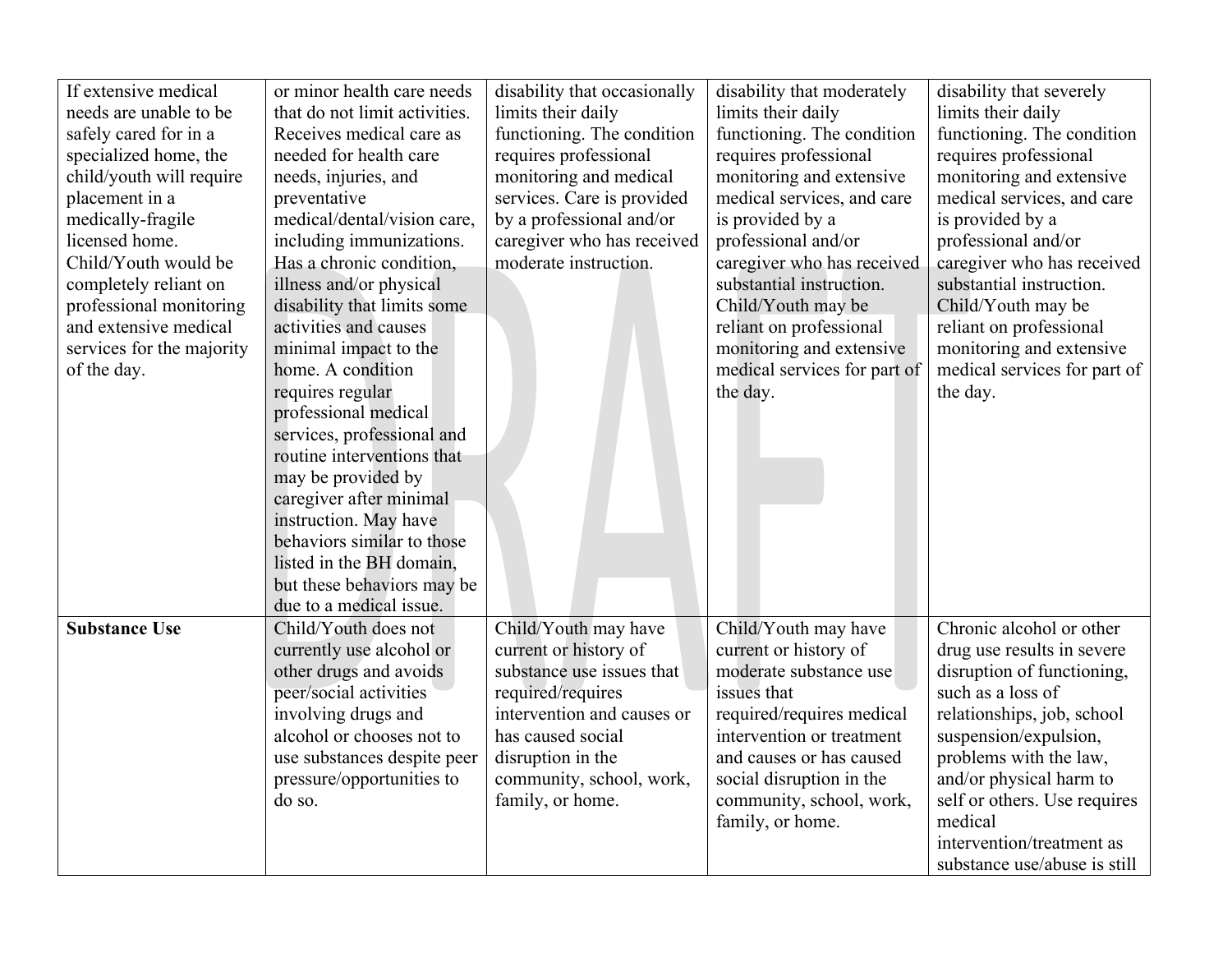|                                                                                                                                                                                                                                                                                                                           |                                                                |                                                                                                                                                                                                                          |                                                                                                                                                                                                                                                                                        | occurring but does not<br>require long-term inpatient<br>treatment.                                                                                                                                                                                                                                                      |
|---------------------------------------------------------------------------------------------------------------------------------------------------------------------------------------------------------------------------------------------------------------------------------------------------------------------------|----------------------------------------------------------------|--------------------------------------------------------------------------------------------------------------------------------------------------------------------------------------------------------------------------|----------------------------------------------------------------------------------------------------------------------------------------------------------------------------------------------------------------------------------------------------------------------------------------|--------------------------------------------------------------------------------------------------------------------------------------------------------------------------------------------------------------------------------------------------------------------------------------------------------------------------|
| <b>Sexually Problematic</b><br><b>Behavior</b><br>This item looks at broad<br>issues of sexual behavior<br>including<br>developmentally<br>inappropriate sexual<br>behavior or sexual<br>concerns, and the<br>reactions of others to any<br>of these factors as well<br>as trafficking history.                           | Child/Youth has no known<br>inappropriate sexual<br>behaviors. | Child/Youth behaves with<br>sexualized behavior that is<br>inappropriate for age.<br>Child/Youth sexually acts<br>out (e.g., frequent<br>masturbation in public,<br>exposing or frequent<br>touching of genitals, etc.). | Child/Youth is a<br>substantiated or<br>adjudicated sexual<br>perpetrator who has<br>successfully completed<br>treatment and poses low<br>risk.<br>May have a history of<br>sexual offending and/or<br>grooming behaviors.<br>Child/Youth sexually acts<br>out with or against others. | Child/Youth has been<br>involved in high-risk<br>sexual behaviors.<br>History of sexual acting<br>out, grooming and sexual<br>offending history.<br>Child/Youth is a<br>substantiated or<br>adjudicated sexual<br>perpetrator who has not<br>been treated, not treated<br>successfully, or is<br>currently in treatment. |
| <b>Potentially</b><br><b>Traumatic/Adverse</b><br><b>Childhood Experiences</b><br>This item looks at the<br>lifetime exposure to<br>traumatic experiences<br>including the following:<br>Medical Trauma<br>$\bullet$<br>Natural disasters<br>Witness to family<br>violence<br>Witness to<br>community/schoo<br>1 violence | Child/Youth has no<br>evidence of any trauma of<br>this type.  | Child/Youth has<br>experienced or there is<br>suspicion the child has<br>experienced one incident<br>of this type of trauma.                                                                                             | Child/Youth has<br>experienced multiple<br>incidents of this type of<br>trauma.                                                                                                                                                                                                        | Child/Youth experienced<br>chronic or on-going<br>incidents of this type of<br>trauma.                                                                                                                                                                                                                                   |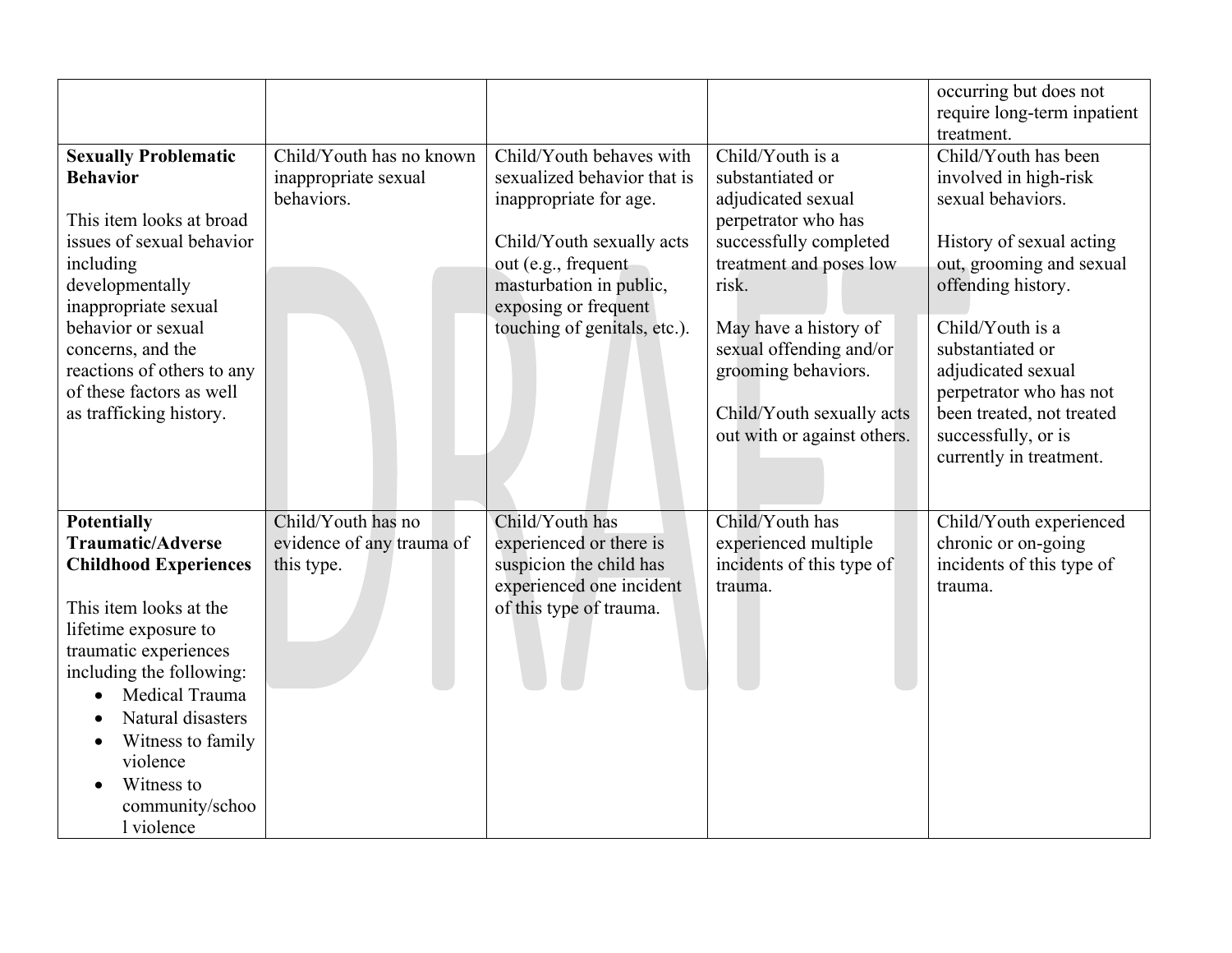| War/terrorism<br>$\bullet$<br>affected<br>Victim/witness to<br>$\bullet$<br>criminal acts<br>Attachment<br>losses<br>Parental criminal<br>behavior |                                                                                                                                                                                                                                                                                                                                                                                                                                            |                                                                                                                                                                                                                                                                                                                                                                                                                                                                                                                                                                                                                                                                              |                                                                                                                                                                                                                                                                                                                                                                                                                                                                                                                                                                                                                                              |                                                                                                                                                                                                                                                                                                                                                                                                                                                                                                                                                                                                                                                       |
|----------------------------------------------------------------------------------------------------------------------------------------------------|--------------------------------------------------------------------------------------------------------------------------------------------------------------------------------------------------------------------------------------------------------------------------------------------------------------------------------------------------------------------------------------------------------------------------------------------|------------------------------------------------------------------------------------------------------------------------------------------------------------------------------------------------------------------------------------------------------------------------------------------------------------------------------------------------------------------------------------------------------------------------------------------------------------------------------------------------------------------------------------------------------------------------------------------------------------------------------------------------------------------------------|----------------------------------------------------------------------------------------------------------------------------------------------------------------------------------------------------------------------------------------------------------------------------------------------------------------------------------------------------------------------------------------------------------------------------------------------------------------------------------------------------------------------------------------------------------------------------------------------------------------------------------------------|-------------------------------------------------------------------------------------------------------------------------------------------------------------------------------------------------------------------------------------------------------------------------------------------------------------------------------------------------------------------------------------------------------------------------------------------------------------------------------------------------------------------------------------------------------------------------------------------------------------------------------------------------------|
| Delinquency/Aggressive<br><b>Behaviors</b>                                                                                                         | There is no indication of<br>criminal/delinquent<br>behavior.<br>Child/Youth has engaged<br>in occasional, nonviolent<br>unruly/delinquent behavior<br>in the past.<br>Child/Youth has been<br>occasionally assaultive; no<br>major injuries; minor<br>property damage; or<br>problem of violence or<br>aggressiveness toward<br>others prior to two years<br>ago.<br>Child/Youth is not known<br>to have any gang-related<br>involvement. | Child/Youth may have<br>been involved in<br>delinquent or repeated<br>unruly behaviors that may<br>have resulted in legal<br>consequences, such as<br>short-term detention or<br>probation.<br>Child/Youth has a history<br>of assaultive behaviors<br>within the last 2 years;<br>documented injuries to<br>others or serious damage<br>to property; but no<br>problems within the last 6<br>months; risk of physical<br>assault exists.<br>Child/Youth is not known<br>to have any gang-related<br>involvement. Child/Youth<br>is gravitated toward peers<br>that have had antisocial<br>behaviors (destruction of<br>properties, truancy,<br>runaway, theft, etc.) but is | Child/Youth may have<br>been involved in violent or<br>repeated serious<br>nonviolent delinquent<br>behaviors that may have<br>resulted in legal<br>consequences, such as<br>detention, incarceration in<br>a Department of Youth<br>Services (DYS) facility or<br>probation.<br>Child/Youth may still<br>display occasional violent<br>and/or serious nonviolent<br>delinquent behaviors in the<br>home, at school, etc.<br>Child/Youth is in serious<br>danger of harming others<br>unless service intervention<br>is provided; has not<br>responded to help from<br>others; ongoing and<br>persistent reports of<br>aggressive/assaultive | Child/Youth may have<br>been involved in violent or<br>repeated serious<br>nonviolent delinquent<br>behaviors that may have<br>resulted in legal<br>consequences, such as<br>detention, incarceration in<br>a Department of Youth<br>Services (DYS) facility or<br>probation.<br>Child/Youth may still<br>display frequent violent<br>and/or serious nonviolent<br>delinquent behaviors in the<br>home, at school, etc.<br>Child/Youth is extremely<br>violent, combative and out<br>of control, needs intensive<br>intervention.<br>Child/Youth is suspected<br>of being a gang member,<br>but doesn't admit to it, or<br>is involved with a gang as |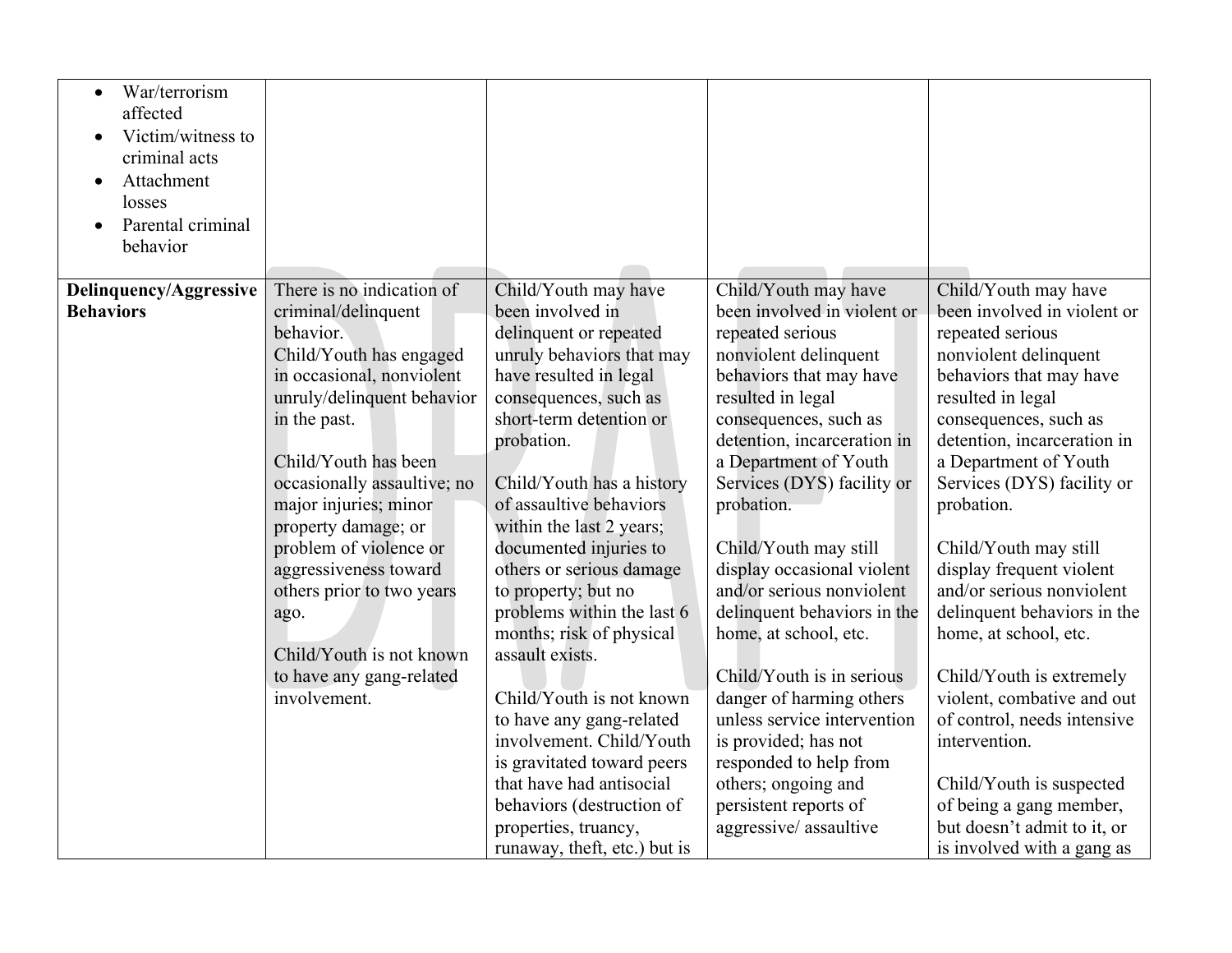|                                                                                                                                        |                                                                                                                                                                                                                                                                                                                         | not an active member of<br>the group                                                                                                                                                                                                                                                                                                                                                                                                           | behaviors is a major<br>concern.<br>Child/Youth hangs around<br>a gang, seems to emulate<br>the lifestyle, is a gang<br>"wannabe", or tolerates the<br>gang for self-protection<br>purposes, but is not<br>believed to be a gang<br>member.                                                                                                                                                                                                                                                                             | a means of protection for<br>self or family. Or<br>child/youth identifies with<br>a gang, may be involved<br>with a gang or family has<br>involvement with a gang.                                                                                                                                                                                                                                                                                                                                                                   |
|----------------------------------------------------------------------------------------------------------------------------------------|-------------------------------------------------------------------------------------------------------------------------------------------------------------------------------------------------------------------------------------------------------------------------------------------------------------------------|------------------------------------------------------------------------------------------------------------------------------------------------------------------------------------------------------------------------------------------------------------------------------------------------------------------------------------------------------------------------------------------------------------------------------------------------|-------------------------------------------------------------------------------------------------------------------------------------------------------------------------------------------------------------------------------------------------------------------------------------------------------------------------------------------------------------------------------------------------------------------------------------------------------------------------------------------------------------------------|--------------------------------------------------------------------------------------------------------------------------------------------------------------------------------------------------------------------------------------------------------------------------------------------------------------------------------------------------------------------------------------------------------------------------------------------------------------------------------------------------------------------------------------|
| <b>Guidance and</b><br><b>Supervision</b><br>Typical,<br>age/development related<br>noncompliant behavior<br>should not be considered. | Child/Youth usually<br>follows the rules and<br>expectations, accepts<br>guidance, and adjusts to<br>new situations.<br>Child or youth's daily<br>behaviors or conditions<br>occasionally restricts or<br>prevents them from<br>participating in age-<br>appropriate activities in the<br>home, school or<br>community. | Child or youth's behaviors<br>or conditions can often<br>limit their functioning and<br>affects their safety and<br>other's safety.<br>Child/Youth will often be<br>restricted from<br>participating in age-<br>appropriate activities in the<br>home or community.<br>Child/Youth significantly<br>occasionally resistant to<br>age-appropriate roles, rules<br>and authority at home and<br>school, including bedtime<br>and daily routines. | Child or youth's daily<br>behaviors or conditions<br>moderately limits their<br>functioning and affects<br>their safety and other's<br>safety.<br>At times, safety is a<br>concern and/or<br>consideration for<br>caregivers. School<br>attendance and free-time<br>activities are closely<br>monitored.<br>Daily behavior or<br>conditions requires<br>frequent supervision at all<br>times from treatment staff<br>and frequent check-ins.<br>School attendance and<br>free-time activities are<br>closely monitored. | Child or youth's daily<br>behaviors or conditions<br>severely limits their<br>functioning and affects<br>their safety and other's<br>safety.<br>At all times, or mostly all<br>times, safety is an urgent<br>concern and/or<br>consideration for<br>caregivers.<br>Daily behavior or<br>conditions requires<br>significant supervision by<br>treatment caregivers (i.e.<br>observation, night checks,<br>window/door alarms).<br>Child/Youth non-<br>compliant with age-<br>appropriate roles, rules<br>directions, and authority in |